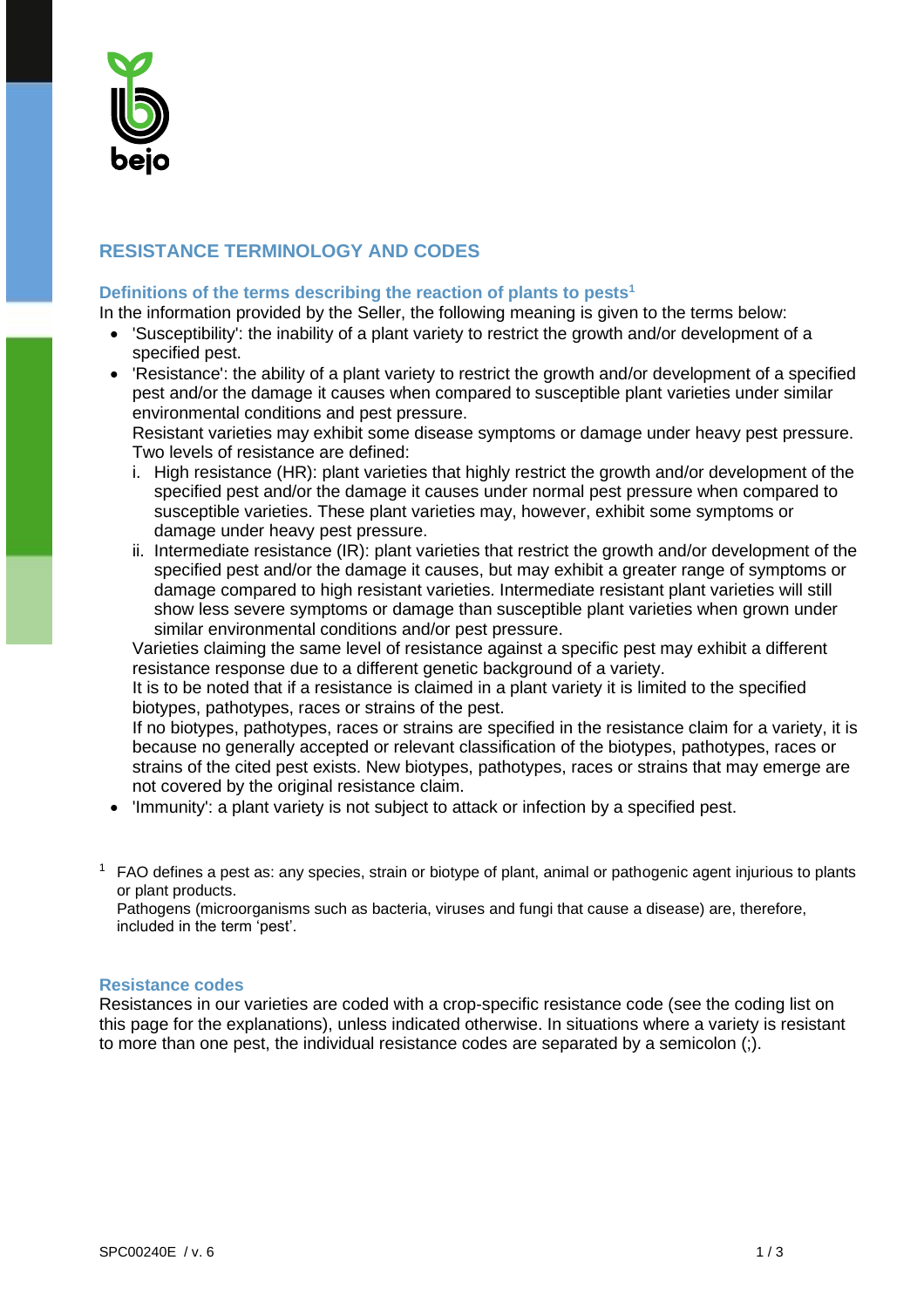

|                                                                               |                | Code         | <b>Scientific name</b>                  | English common name                |
|-------------------------------------------------------------------------------|----------------|--------------|-----------------------------------------|------------------------------------|
|                                                                               |                | Pa           | Puccinia asparagi                       | Rust                               |
| Asparagus                                                                     | Fungi          | Bc           | Botrytis cinerea                        | Botrytis blight                    |
|                                                                               |                | Sv           | Stemphylium vesicarium                  | Purple spot                        |
| <b>Brassicas</b>                                                              | Bacteria       | Xcc          | Xanthomonas campestris pv. campestris   | <b>Black rot</b>                   |
|                                                                               | Fungi          | Ac           | Albugo candida                          | White rust                         |
|                                                                               |                | Foc          | Fusarium oxysporum f. sp. conglutinans  | Fusarium yellows                   |
|                                                                               |                | Hb           | Hyaloperonospora brassicae              | Downy mildew                       |
|                                                                               |                | Pyb          | Pyrenopeziza brassicae                  | Light leaf spot                    |
|                                                                               |                | Mb           | Mycosphaerella brassicicola             | Ring spot                          |
|                                                                               |                | Ss           | Sclerotinia sclerotiorum                | White mold                         |
|                                                                               |                | Pb           | Plasmodiophora brassicae                | Clubroot                           |
|                                                                               |                | Vd           | Verticillium dahliae                    | Verticillium wilt                  |
|                                                                               |                | VI           | Verticillium longisporum                | Verticillium wilt                  |
|                                                                               | Insect         | <b>Tt</b>    | Thrips tabaci                           | <b>Thrips</b>                      |
| Carrot                                                                        | Fungi          | Ad           | Alternaria dauci                        | Alternaria leaf blight             |
|                                                                               |                | Ar           | Alternaria radicina                     | <b>Black rot</b>                   |
|                                                                               |                | Сc           | Cercospora carotae                      | Cercospora leaf blight             |
|                                                                               |                | Eh           | Erysiphe heraclei                       | Powdery mildew                     |
|                                                                               |                | Ma           | Mycocentrospora acerina                 | Liquorice rot                      |
|                                                                               |                | Ps           | Pythium sulcatum                        | Cavity spot                        |
|                                                                               |                | Pv           | Pythium violae                          | Cavity spot                        |
|                                                                               |                | Rc           | Rhexocercosporidium carotae             | <b>Black spot</b>                  |
|                                                                               | Virus          | <b>CtRLV</b> | Carrot red leaf virus                   | Carrot red leaf                    |
|                                                                               |                | <b>CMoV</b>  | Carrot mottle virus                     | Carrot mottle                      |
|                                                                               | Fungi          | Foa          | Fusarium oxysporum f. sp. apii          | Fusarium yellows and wilt          |
| Celery, Celeriac                                                              |                | Sa           | Septoria apiicola                       | Late blight                        |
|                                                                               | Virus          | CeMV         | Celery mosaic virus                     | Celery mosaic                      |
| <b>Chicory (Radicchio</b><br>Rosso / Green Hearted<br><b>Chicory / Endive</b> | Virus          | <b>TSWV</b>  | Tomato spotted wilt virus               | Tomato spotted wilt                |
| <b>Climbing Bean</b>                                                          | Virus          | <b>BCMNV</b> | Bean common mosaic necrosis virus       | Bean common mosaic necrosis        |
|                                                                               |                | <b>SBMV</b>  | Southern bean mosaic virus              | Southern bean mosaic               |
|                                                                               |                | <b>BCMV</b>  | Bean common mosaic virus                | Bean common mosaic                 |
|                                                                               | Fungi          | Ep           | Erysiphe polygoni                       | Powdery mildew                     |
| Courgette (Zucchini)                                                          | Viruses        | <b>CMV</b>   | Cucumber mosaic virus                   | Cucumber mosaic                    |
|                                                                               |                | <b>PRSV</b>  | Papaya ringspot virus                   | Papaya ringspot                    |
|                                                                               |                | <b>WMV</b>   | Watermelon mosaic virus                 | Watermelon mosaic                  |
|                                                                               |                | ZYMV         | Zucchini yellow mosaic virus            | Zucchini yellows                   |
| <b>Cucumber, Gherkin</b>                                                      | Bacteria       | Psl          | Pseudomonas syringae pv. lachrymans     | Angular leaf spot                  |
|                                                                               | <b>Viruses</b> | <b>CABYV</b> | Cucurbit aphid borne vellows virus      | Cucurbit aphid borne yellows       |
|                                                                               |                | <b>CMV</b>   | Cucumber mosaic virus                   | Cucumber mosaic                    |
|                                                                               |                | <b>CVYV</b>  | Cucumber vein yellowing virus           | Cucumber vein yellowing            |
|                                                                               |                | <b>CYSDV</b> | Cucurbit yellow stunting disorder virus | Cucurbit yellow stunting disorder  |
|                                                                               |                | PRSV         | Papaya ringspot virus                   | Papaya ringspot                    |
|                                                                               |                | ZYMV         | Zucchini yellow mosaic virus            | Zucchini yellows                   |
|                                                                               |                | <b>WMV</b>   | Watermelon mosaic virus                 | Watermelon mosaic                  |
|                                                                               | Fungi          | Ccu          | Cladosporium cucumerinum                | Scab and gummosis                  |
|                                                                               |                | Cca          | Corynespora cassiicola                  | Corynespora blight and target spot |
|                                                                               |                | Gc           | Golovinomyces cichorarearum             | Powdery mildew                     |
|                                                                               |                |              |                                         |                                    |
|                                                                               |                | Pcu          | Pseudoperonospora cubensis              | Downy mildew                       |
|                                                                               |                | Px           | Podosphaera xanthii                     | Powdery mildew                     |